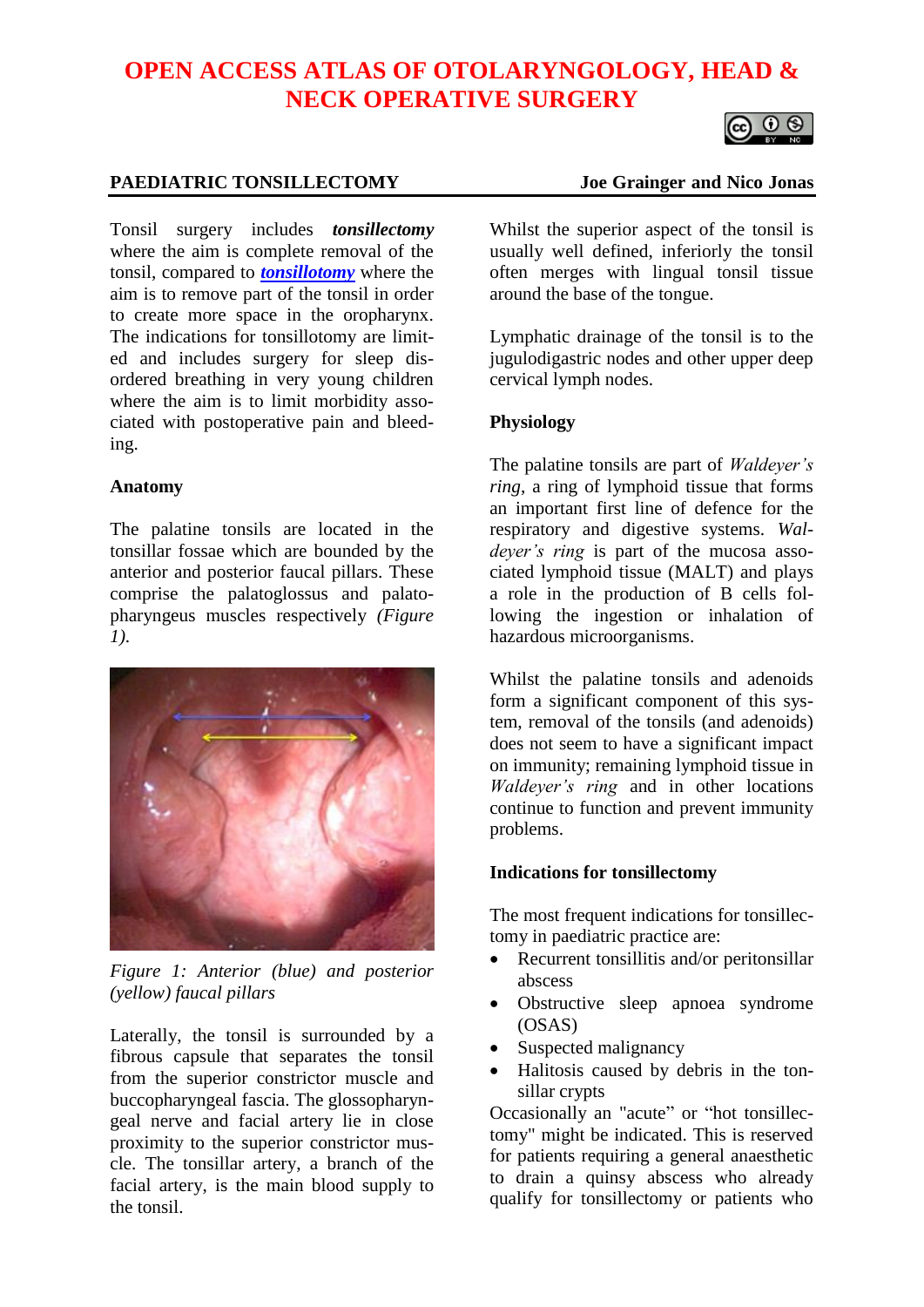present with severe acute tonsillitis (usually glandular fever / infectious mononucleosis) causing acute airway obstruction and requiring airway intervention and not responding to conservative management *(Figure 2)*.



*Figure 2: Enlarged tonsils secondary to glandular fever causing oropharyngeal obstruction*

# *Recurrent tonsillitis*

Recurrent tonsillitis can be a significant burden to child and family due to prolonged episodes of illness, poor school attendance and significant discomfort. Tonsillectomy nearly always causes complete resolution of recurrent acute tonsillitis. However, this comes at the risk of primary (within 24 hours) and secondary (after 24 hours) haemorrhage which in some cases can be fatal.

The decision when to perform a tonsillectomy for recurrent tonsillitis is controversial. Some healthcare systems adopt an evidence based approach to tonsillectomy for recurrent tonsillitis. *The Scottish Intercollegiate Guideline Network* advocates tonsillectomy for recurrent tonsillitis only in the following circumstances:

- Sore throats due to acute tonsillitis
- Episodes of sore throat that are disabling and prevent normal functioning
- Seven or more well documented, clinically significant, adequately treated sore throats in the preceding year, or
- Five or more such episodes in each of the preceding two years. or
- Three or more such episodes in each of the preceding three years

#### *Obstructive sleep apnoea syndrome*

In obstructive sleep apnoea syndrome (OSAS), children have a variable degree of upper airway obstruction usually secondary to adenotonsillar hypertrophy. This may be evident during the day as stertorous mouth breathing but is usually more noticeable when the child is asleep. Reduced muscle tone during deep sleep combined with adenotonsillar hypertrophy causes upper airway obstruction and at times complete airway occlusion. Parents will observe snoring and then periodically obstructive apnoea evidenced by chest and abdominal movement but no airflow. These episodes can occur frequently throughout the night and apnoea may last several seconds on each occasion. Obstruction results in a degree of arousal and the child then regains a patent yet still compromised upper airway.

These repeated episodes lead to disturbed sleep, poor sleep quality, daytime somnolence and poor school performance. If severe, OSAS can result in relatively prolonged episodes of hypoxaemia and hypercarbia, which may progress to pulmonary hypertension and *cor pulmonale*.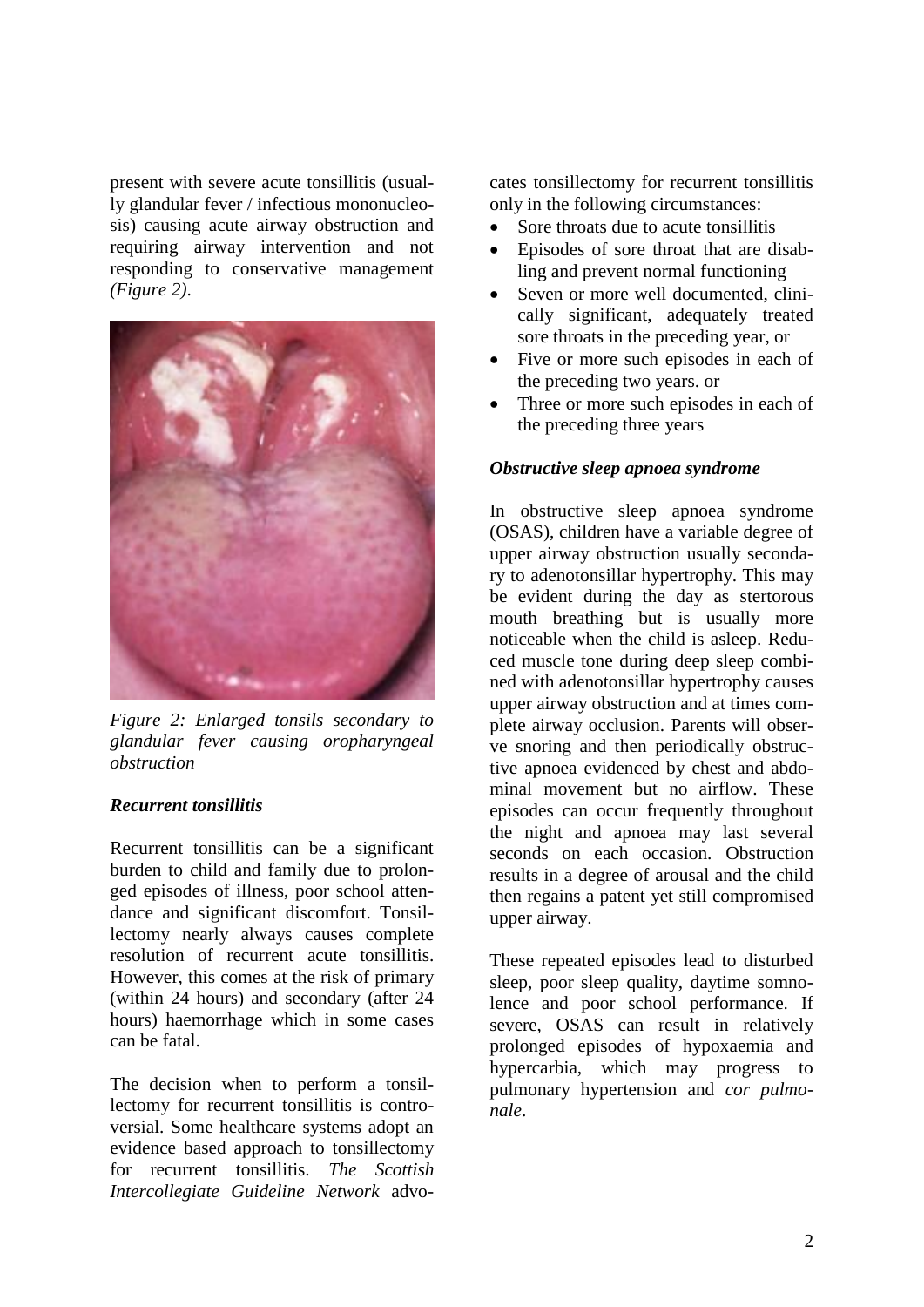## *Other indications*

Although *malignancy* of the tonsil in childhood is rare, consideration should be given to tonsillectomy to obtain a histological diagnosis in a child with significant tonsillar asymmetry. Malignancy is usually associated with cervical lymphadenopathy and/or haematological abnormalities.

*Halitosis* may occur from food debris collecting within tonsillar crypts, although halitosis is most commonly caused by gingival disease. Tonsillar halitosis can usually be managed with reassurance and mouthwashes. However, if severe or the child is being affected socially, tonsillectomy may be considered.

### **Perioperative Evaluation**

#### *General health*

No perioperative investigations are generally required in an otherwise fit and healthy child undergoing tonsillectomy for recurrent tonsillitis. Investigations should be directed at areas of concern, particularly bleeding diatheses. For most children a preoperative blood grouping is not requireed; however, this is largely dependent on local facilities and guidance.

#### *Reason for tonsillectomy*

Children undergoing tonsillectomy (with or without adenoidectomy) for OSAS are at increased risk of postoperative complications. Evaluation should consist of a measure of the severity of the OSAS. This may take the form of a clinical evaluation only in a low risk child. Overnight oximetry or polysomnography should be performed when the child falls into one or more of the following categories:

- $<$  2 years of age
- $<$ 15 $kg$
- Failure to thrive (weight  $\lt 5^{th}$  centile for age)
- **Obesity**
- Significant comorbidity
	- o Severe cerebral palsy
	- o Moderate to severe neuromuscular disorders
	- o Craniofacial abnormalities
	- o Storage diseases
	- o Congenital cardiac disease
	- o Chronic lung disease

Such children and those with proven severe OSAS or ECG changes are more likely to develop postoperative complications and to require admission to intensive care postoperatively.

### **Tonsillectomy procedure**

There are several methods to do a tonsillectomy and to obtain haemostasis. Methods are generally divided into 'hot' (using some form of electrocautery) and 'cold' (using traditional instruments and ties) *(Figure 3)*.



*Figure 3: Basic set of instruments required to perform a tonsillectomy: Drafton rods (1); Bipolar forceps (2); Silk ties (3); Blades for Boyle Davis gag (4); Boyle Davis gag (5); Knot pusher (6); Pillar retractor (7); Tonsil dissector (8); Burkitt straight forceps (9); Curved Negus*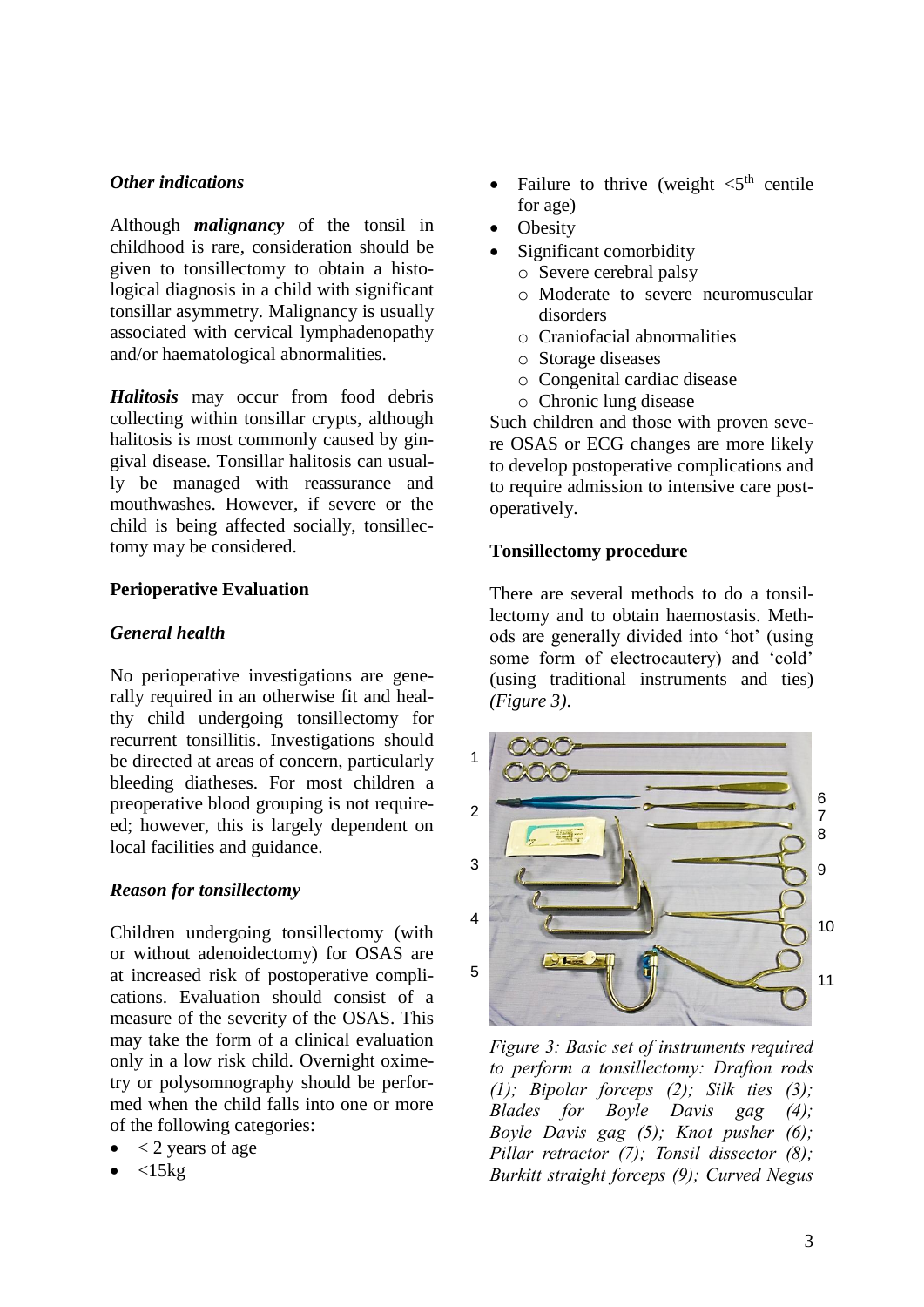# *Forceps (10); Luc's tonsil holding forceps (11)*

The literature suggests that "hot" techniques, using diathermy dissection may have a higher rate of postoperative haemorrhage although they may offer other benefits such as reduced intra-operative blood loss.

For the purposes of this description of tonsillectomy, a 'cold' technique is described using traditional dissection followed by haemostasis with ties.

- Following induction of general anaesthesia, the patient is positioned supine on the operating table with the neck slightly extended using a shoulder roll
- Select an appropriate length Boyle Davis blade and insert the gag to retract the tongue and expose the oropharynx *(Figure 3, 4, 5)*
- The tonsil gag is fitted with rubber tooth protectors (can be made from sections of soft rubber tubing) which can be removed in edentulous patients to avoid the gag slipping off the gum *(Figure 4)*



*Figure 4: Boyle Davis tonsil gag and tonsil swabs; the tonsil gag has been fitted with rubber tooth protectors*



*Figure 5: View of tonsils and oropharynx following insertion of Boyle Davis gag*

• Drafton rods are then placed to suspend and stabilise the gag *(Figures 3 and 6)*



*Figure 6: Boyle Davis gag in place suspended and held in place by Drafton rods*

The tonsil is grasped with tonsil holding forceps and pulled towards the midline *(Figures 7 and 8)*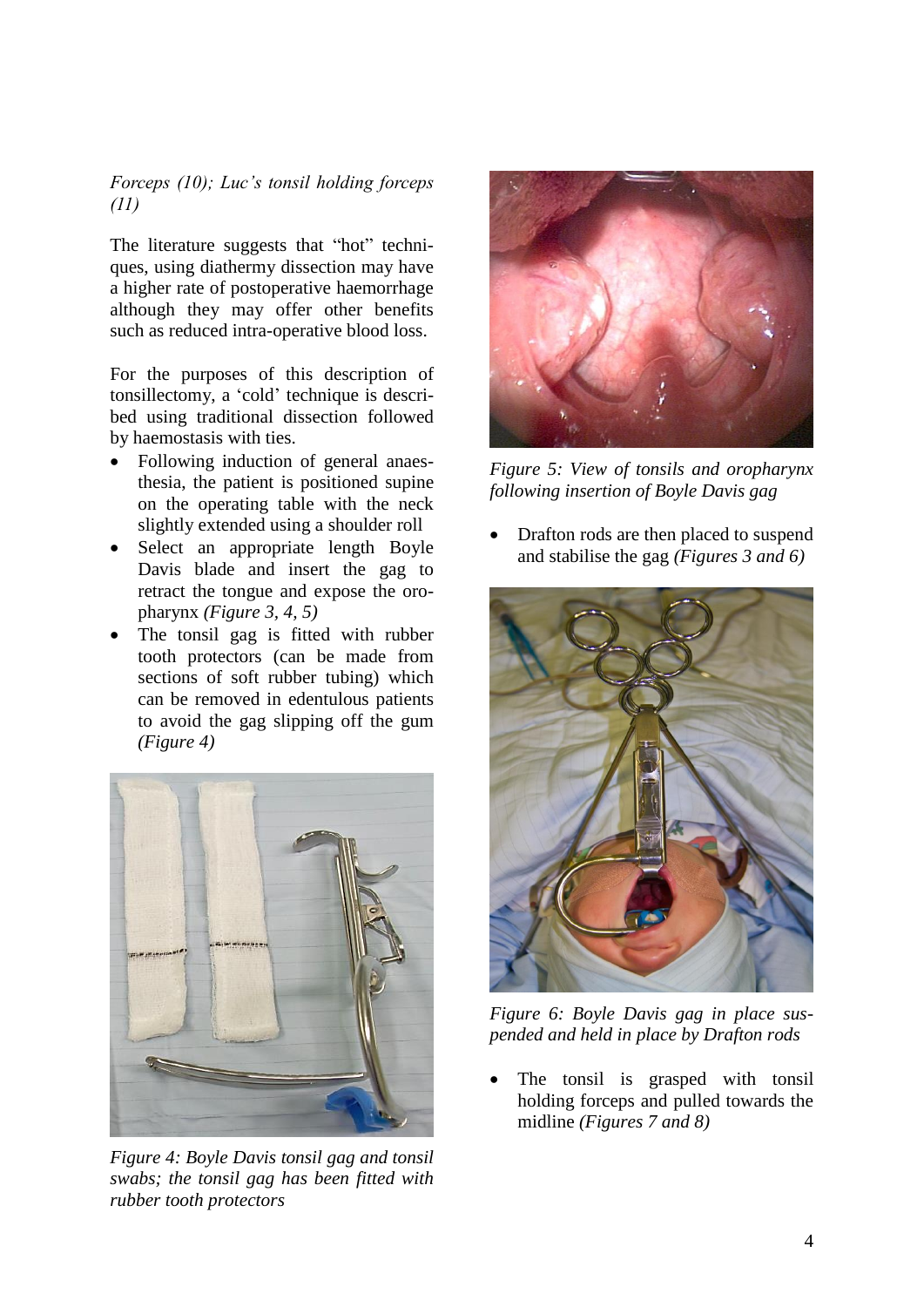

*Figure 7: Gripping the right tonsil with tonsil holding forceps*



*Figure 8: Pulling the tonsil medially to demonstrate the lateral border of the tonsil deep to the palatoglossal fold*

- Scissors are used to incise the mucosa of the anterior faucal pillar as shown *(Figures 9 and 10)*. An incision placed too laterally will leave only a small residual anterior pillar and is likely to cause additional postoperative discomfort
- The capsule of the tonsil is identified *(Figure 10)*



*Figure 9: Site of initial incision*



*Figure 10: Extend the initial incision and define the lateral border of the tonsil by spreading the blades of the scissors*

• A tonsil dissector is used to strip the pharyngeal muscle fibres laterally away from the tonsil *(Figure 11)*. This process usually commences superiorly and progresses inferiorly. Medial traction on the tonsil should be maintained at all times to facilitate this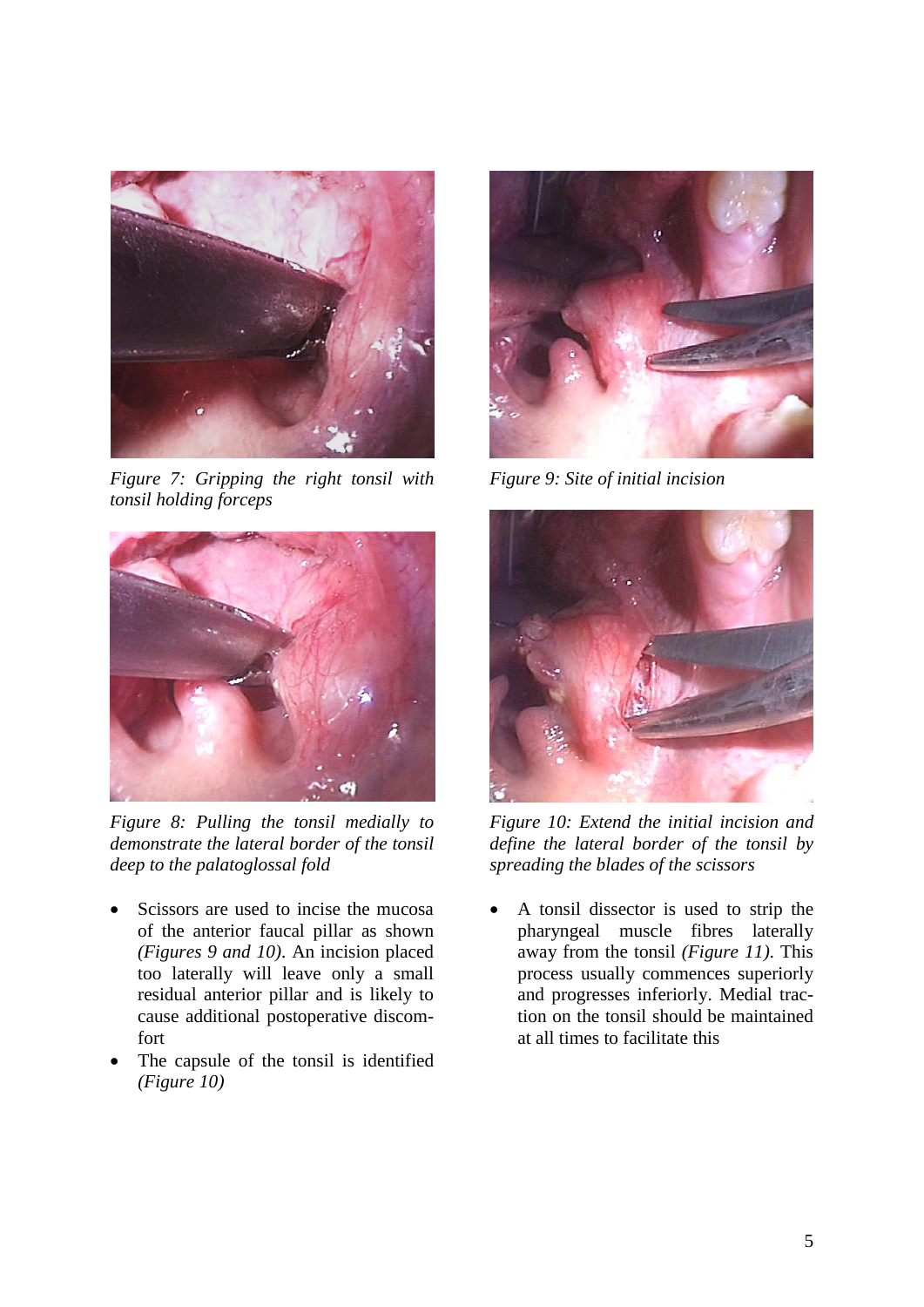

*Figure 11: While maintaining medial traction, the tonsil dissector is used to strip the pharyngeal muscle fibres laterally and away from the tonsil*

As this dissection process continues inferiorly, the tonsil ends up being attached only by a vascular bundle at the tonsillolingual sulcus. This vascular bundle is clamped with curved vascular forceps *(Figure 12)*



*Figure 12: The vascular bundle is clamped inferiorly with curved vascular forceps (Curved Negus)*

The vascular bundle is tied to reduce bleeding using a silk or linen ligature and knot-pusher, and the tonsil is removed *(Figure 13)*.



*Figure 13: After the tonsil has been removed the vascular bundle is tied using a silk or linen ligature and knot-pusher (left lower corner of picture)*

- The tonsil fossa is packed with a gauze swab *(Figure 14)*
- The process is repeated on the contralateral side



*Figure 14: The tonsil fossa is packed with a gauze swab*

Each tonsil fossa is revisited, the gauze packing removed, and inspected for bleeding. Minor bleeding from muscle and small vessels will stop spontaneously. Larger bleeding vessels are clipped with straight vascular forceps, and gentle traction is applied to elevate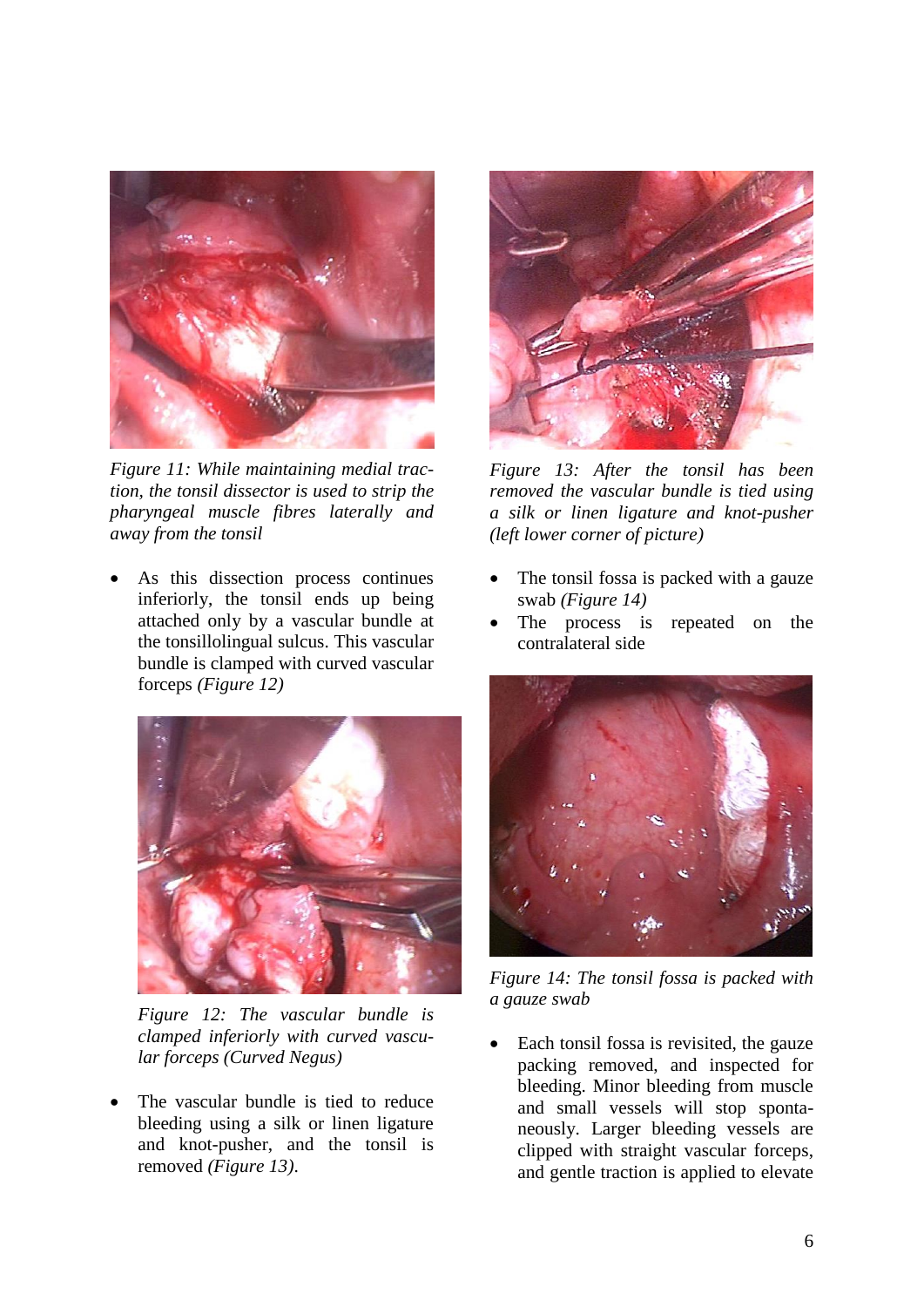the vessel from the tonsil bed *(Figure 15)*.



*Figure 15: The vessel is clipped with straight vascular forceps*

The vessel is then cross-clamped with curved forceps placed below the tip of the straight vascular forceps *(Figure 16)*. This technique facilitates the use of ligatures in a fashion similar to that employed for the vascular bundle at the inferior tonsillar pole



*Figure 16: Gentle traction applied to the straight forceps elevates the vessel from the tonsil bed so that the vessel can be cross-clamped with curved forceps* 

This process is continued until haemostasis is achieved. Bipolar diathermy, if available, can be used to facilitate

haemostasis. If monopolar diathermy is used care must be taken to avoid burn injuries to the lips

- The tension on mouth gag is then released for a short period as further bleeding points may then become apparent
- The postnasal space is suctioned clear of blood clots
- Postoperative analgesia is prescribed
- Antibiotics are not usually indicated

### **Complications**

#### *Accidental extubation*

Care must be taken when the gag is removed as the endotracheal tube can get trapped in the groove in the centre of the gag hence causing accidental extubation when the gag is removed *(Figure 17)*. Entrapment of the tube in the tonsil blade can be avoided by initially wrapping adhesive tape around the blade to cover the groove where the tube can get stuck



*Figure 17: Picture illustrating endotracheal tube stuck in Boyle Davis gag causing accidental extubation when removing the gag at the end of the procedure*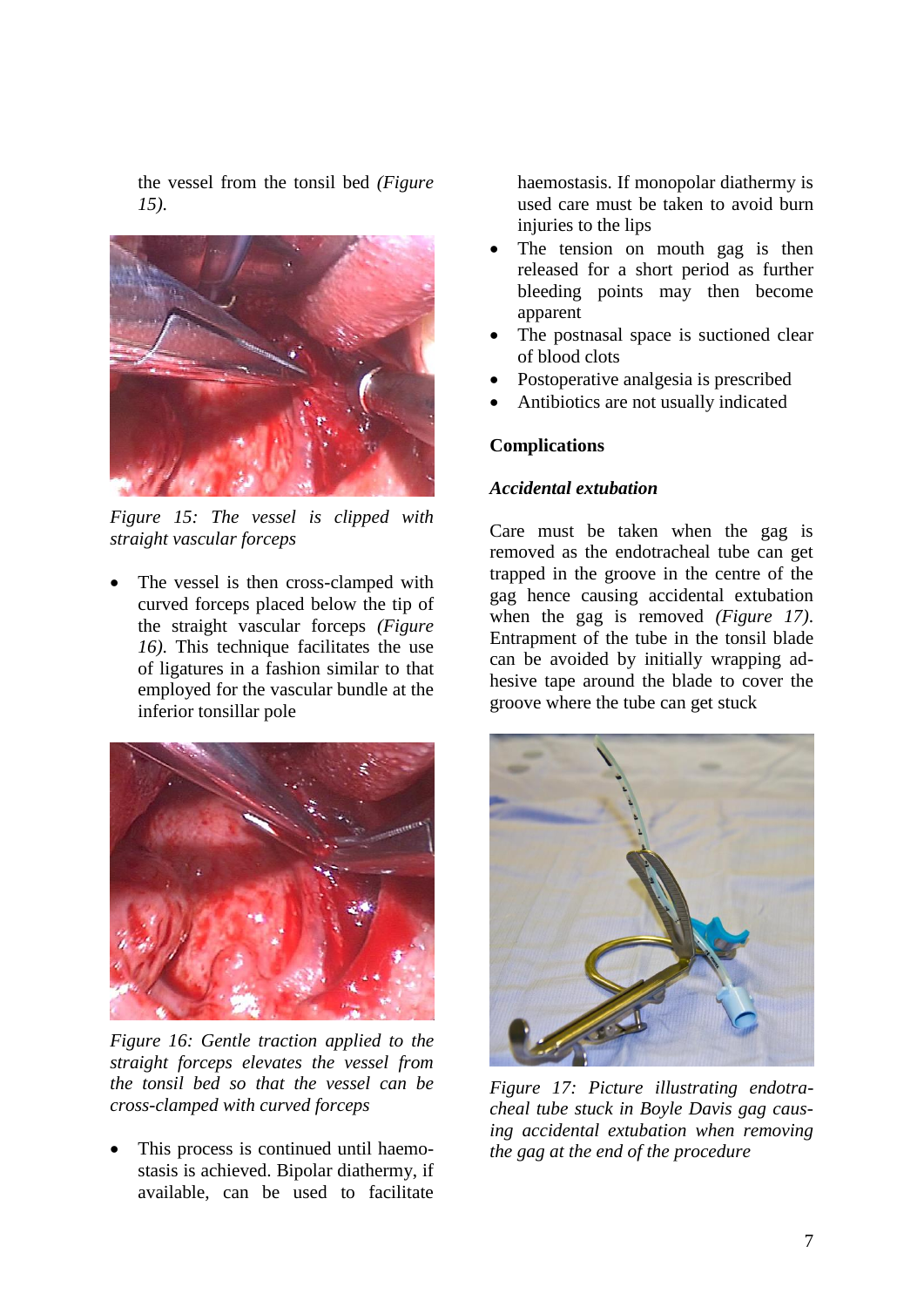# *Uncontrolled bleeding*

Failure to stem bleeding with ligatures or cautery may occur at the time of tonsillectomy, or with a primary or secondary postoperative haemorrhage. This necessitate one to suture the tonsil pillars together after packing the tonsil fossa with surgicel haemostatic dissolvable gauze. It is important to place the pillar sutures through the surgicel to prevent it dislodging and being aspirated. If surgicel haemostatic dissolvable gauze is not available, then a standard surgical gauze swab can be packed and sutured into the tonsil fossa for a few days before removing it.

# *Primary postoperative haemorrhage*

This may occur at the time of surgery when a *bleeding disorder* has not been identified. Treatment should be directed at the underlying cause; fresh frozen plasma transfusion or coagulant drugs may be required. Fluid replacement should be initiated and packing of the tonsil fossae may be required for a prolonged period.

# *Secondary postoperative haemorrhage*

This occurs more commonly (approx. 5% of children) and can occur up to 10 days postoperatively. Poor postoperative oral intake due to pain and infection is likely to play a role. If bleeding settles spontaneously, children should be observed in hospital as the bleed may represent a 'herald bleed'. If bleeding fails to settle following fluid resuscitation, the child should be returned to the operating room. Antibiotics are usually administered due to a presumed element of infection.

# *Respiratory compromise*

Children with OSAS are at higher risk of complications following tonsillectomy. Postoperative airway obstruction may be managed with a nasopharyngeal airway. Rarely, postoperative pulmonary oedema may develop. The patient is then admitted to intensive care and supportive management instituted with continuous positive airways pressure.

# *Sore throat and otalgia*

Patients experience significant pain, odynophagia and referred otalgia. The most severe pain is experienced around Day 5-6. Regular analgesia in the form of paracetamol and anti-inflammatory drugs will usually be sufficient.

# **Further Reading**

- Clarke RW. 2007. The causes and effects of obstructive sleep apnoea in children. In Graham JM, Scadding GK and Bull PD ed. *Pediatric ENT*. 2007. Springer, New York, pp 141-151.
- Robb PJ, Bew S, Kubba H, Murphy N, Primhak R, Rollin A-M and Tremlett M. 2009. Tonsillectomy and Adenoidectomy in Children with Sleep-Related Breathing Disorders: Consensus Statement of a UK Multidisciplinary Working Party. *Ann R Coll Surg Engl.* 2009 July; 91(5): 371–373.
- Royal College of Surgeons of England. 2005. *National Prospective Tonsillectomy Audit.* Royal College of Surgeons of England, London.
- Scottish Intercollegiate Guidelines Network. 2010. Guideline 117: Management of sore throat and indications for tonsillectomy. Scottish Intercollegiate Guidelines Network, Edinburgh.

### **Open Access Atlas chapter on Tonsillotomy:**

[https://vula.uct.ac.za/access/content/group/](https://vula.uct.ac.za/access/content/group/ba5fb1bd-be95-48e5-81be-586fbaeba29d/Tonsillotomy%20_partial_%20and%20complete%20tonsillectomy%20surgical%20technique.pdf) [ba5fb1bd-be95-48e5-81be-](https://vula.uct.ac.za/access/content/group/ba5fb1bd-be95-48e5-81be-586fbaeba29d/Tonsillotomy%20_partial_%20and%20complete%20tonsillectomy%20surgical%20technique.pdf)

[586fbaeba29d/Tonsillotomy%20\\_partial\\_](https://vula.uct.ac.za/access/content/group/ba5fb1bd-be95-48e5-81be-586fbaeba29d/Tonsillotomy%20_partial_%20and%20complete%20tonsillectomy%20surgical%20technique.pdf) [%20and%20complete%20tonsillectomy%2](https://vula.uct.ac.za/access/content/group/ba5fb1bd-be95-48e5-81be-586fbaeba29d/Tonsillotomy%20_partial_%20and%20complete%20tonsillectomy%20surgical%20technique.pdf) [0surgical%20technique.pdf](https://vula.uct.ac.za/access/content/group/ba5fb1bd-be95-48e5-81be-586fbaeba29d/Tonsillotomy%20_partial_%20and%20complete%20tonsillectomy%20surgical%20technique.pdf)